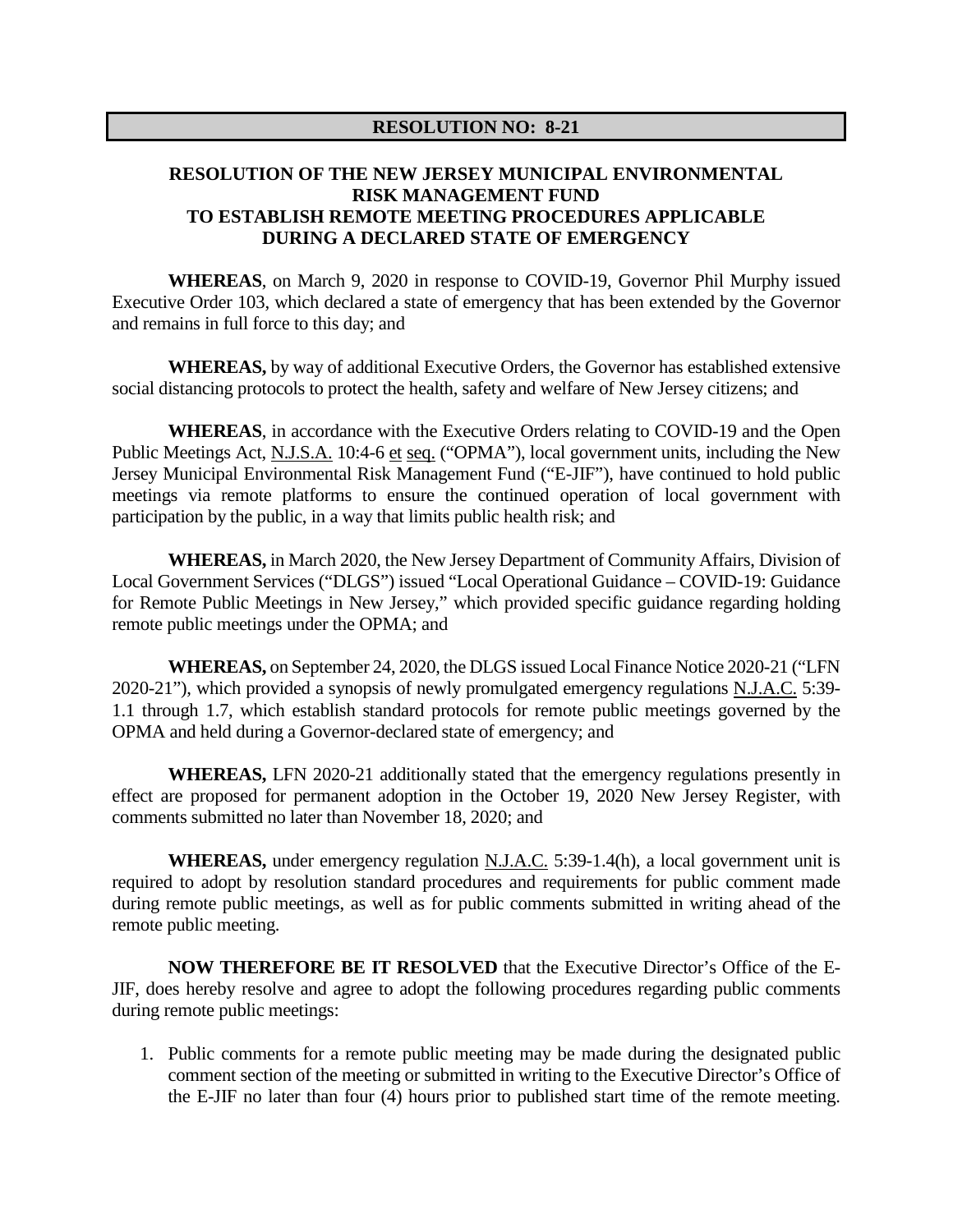Written public comments must be emailed to the Executive Director's Office at: [steves@permainc.com](mailto:steves@permainc.com) or mailed to the Executive Director's Office at: 9 Campus Drive – Suite 216, Parsippany, NJ 07054. Written public comments may not be submitted via any other form of electronic communication.

- 2. Written public comments submitted via email or mail must include the individual's name, full address and contact information (telephone number and/or email address), as the Executive Director's Office reserves the right to verify the submitter's identity.
- 3. Written public comments submitted in accordance with this resolution shall be read into the remote meeting record at the end of the last public comment section, subject to any time limit in place for in-person comments. Written public comments containing profanity or vulgarity will not be read into the record. The chair and/or presiding officer of the remote meeting reserves the right to read similar or duplicative comments into the record in a summary fashion and will do so uniformly for all similar/duplicative comments.
- 4. Written public comments received after the four (4) hour deadline set forth by this resolution will not be read into the record or become part of the meeting record.
- 5. The procedures and requirements for making public comments during a remote meeting, along with an explanation of the audio muting function of the electronic communications platform being used, shall be announced at the beginning of the remote public meeting.
- 6. With respect to public participation at a remote public meeting, the following procedures shall be incorporated:
	- a. A member of the public who has submitted written comments prior to the meeting in accordance with this resolution, attends the remote public meeting, and wishes to participate during the public comment portion, will be deemed and treated as having already had the floor once.
	- b. If a member of the public disrupts a remote public meeting, the chair and/or presiding officer of the remote public meeting shall facilitate a dialogue with that member of the public to the extent reasonably permitted by the electronic communications technology.
	- c. The chair and/or presiding officer of the meeting shall mute or continue muting, or direct appropriate staff to mute or continue muting, the disruptive member of the public and warn them that continued disruption may result in their being prevented from speaking during the remote public meeting or removed from the remote public meeting. Disruptive conduct includes sustained inappropriate behaviors such as, but not necessarily limited to, shouting, interruption and use of profanity.
	- d. A member of the public who continues to act in a disruptive manner after receiving an initial warning shall be muted while other members of the public are allowed to